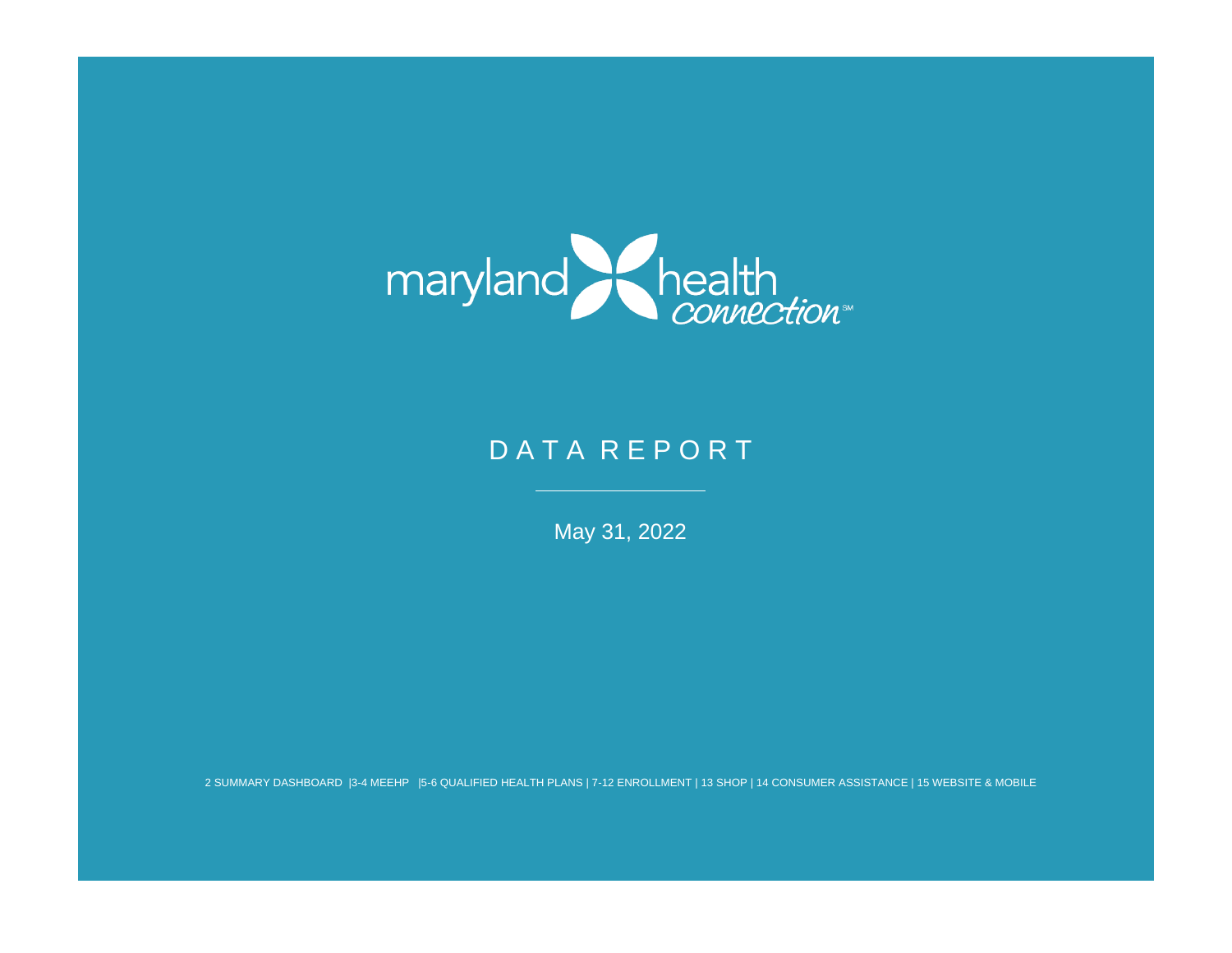#### S U M M A R Y D A S H B O A R D

QHPs are measured since Nov. 1 when enrollment began for 2022. Medicaid enrollments, which continue year-round, are as of report cover date.

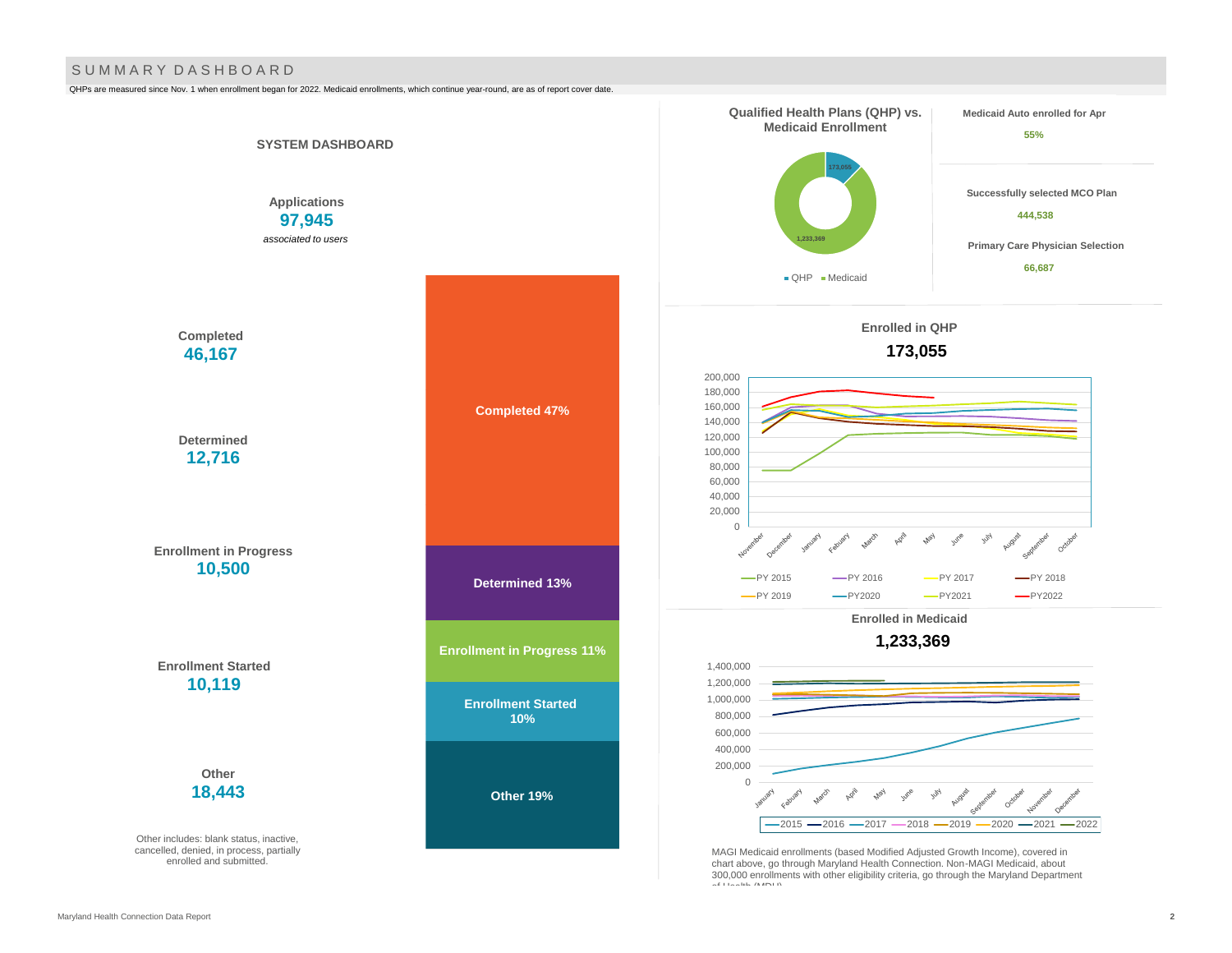#### MARYLAND EASY ENROLLMENT HEALTH INSURANCE PROGRAM DASHBOARD

Period is from Feb 09, 2022 to the end date on report cover.



**Enrollment by Household Income** 







\*\*Enrollees who did not submit household income information and thus were not eligible for financial help.

Household income eligibility based on percentages above the Federal Poverty Level, defined as \$12,140 for an individual and \$25,100 for a family of four.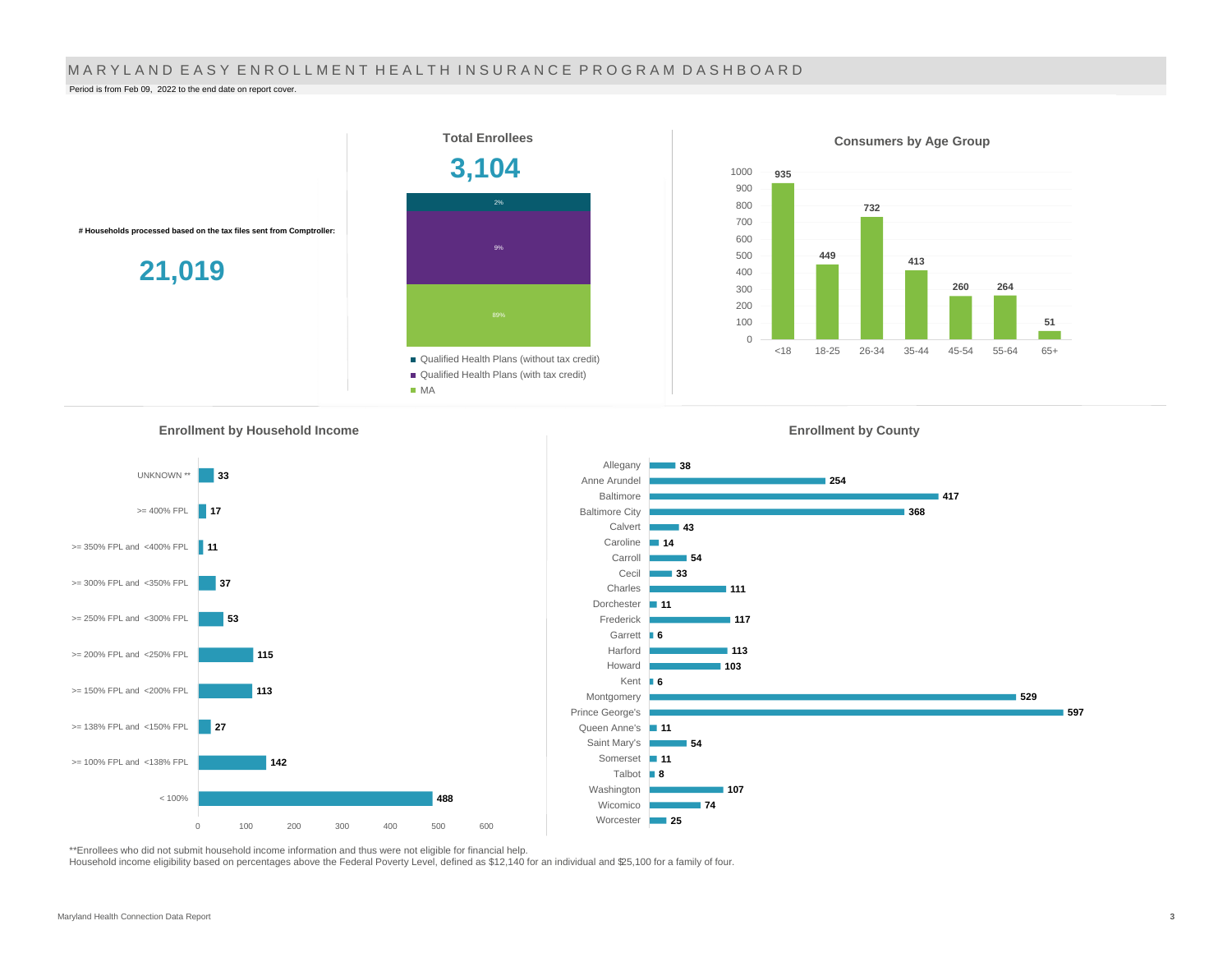# M A R Y L A N D E A S Y E N R O L L M E N T H E A L T H I N S U R A N C E P R O G R A M R A C E A N D E T H N I C I T Y

Period is from Feb 26, 2020 to the end date on report cover.



Race/ethnicity is reported voluntarily.



Individuals reporting voluntarily as Hispanic by ethnicity are also counted under race as they reported it.

**Hispanic**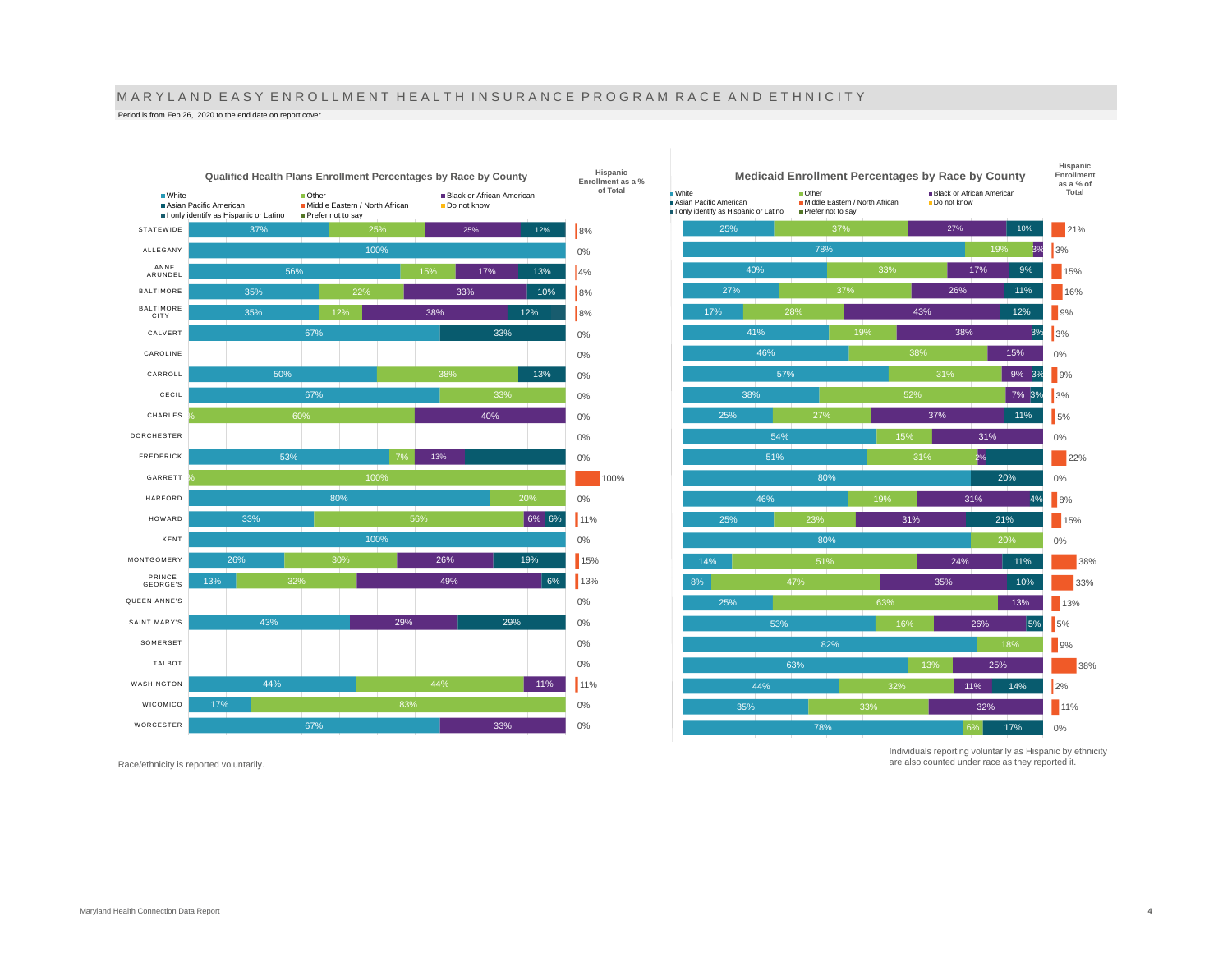### QUALIFIED HEALTH PLANS DASHBOARD

Period is from start of open enrollment Nov. 1 to the end date on report cover.

2021 2022



#### **QHP Enrollment by Household Income and Metal Level**



\*\*Enrollees who did not submit household income information and thus were not eligible for financial help.

Household income eligibility based on percentages above the Federal Poverty Level, defined as \$12,880 for an individual and \$26,500 for a family of four.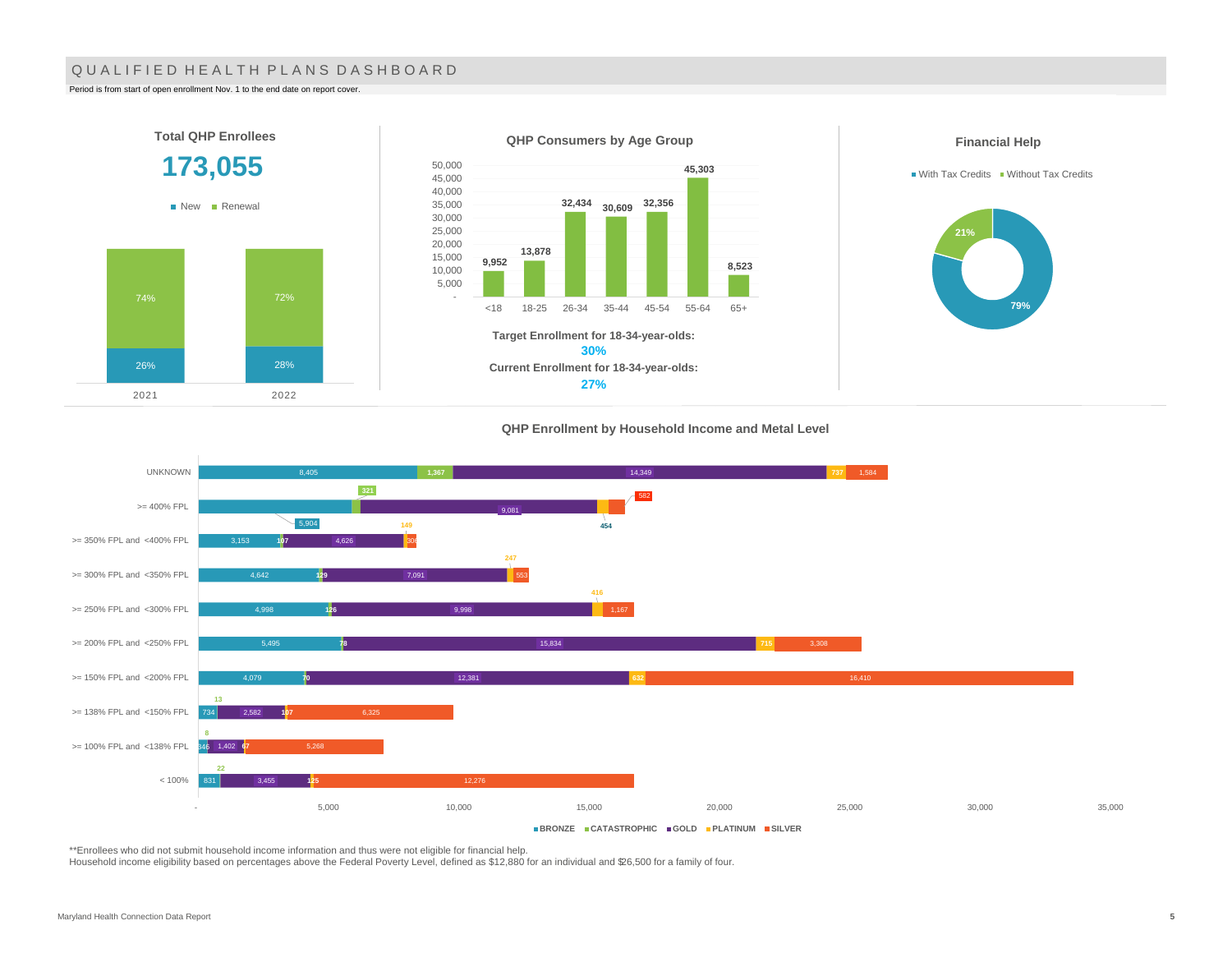#### Q U A L I F I E D H E A L T H P L A N S S E L E C T I O N S

Period is from start of open enrollment Nov. 1 to the end date on report cover.



how you and the insurance company share the cost of your care. For example, insurance companies cover 90 cents

There are also different play types. Some allow you to see<br>almost any doctor or healthcare facility; others limit your<br>choices to a network of doctors and facilities or require you<br>to pay more if you use providers outside

#### **Enrollment by Plan Choice**

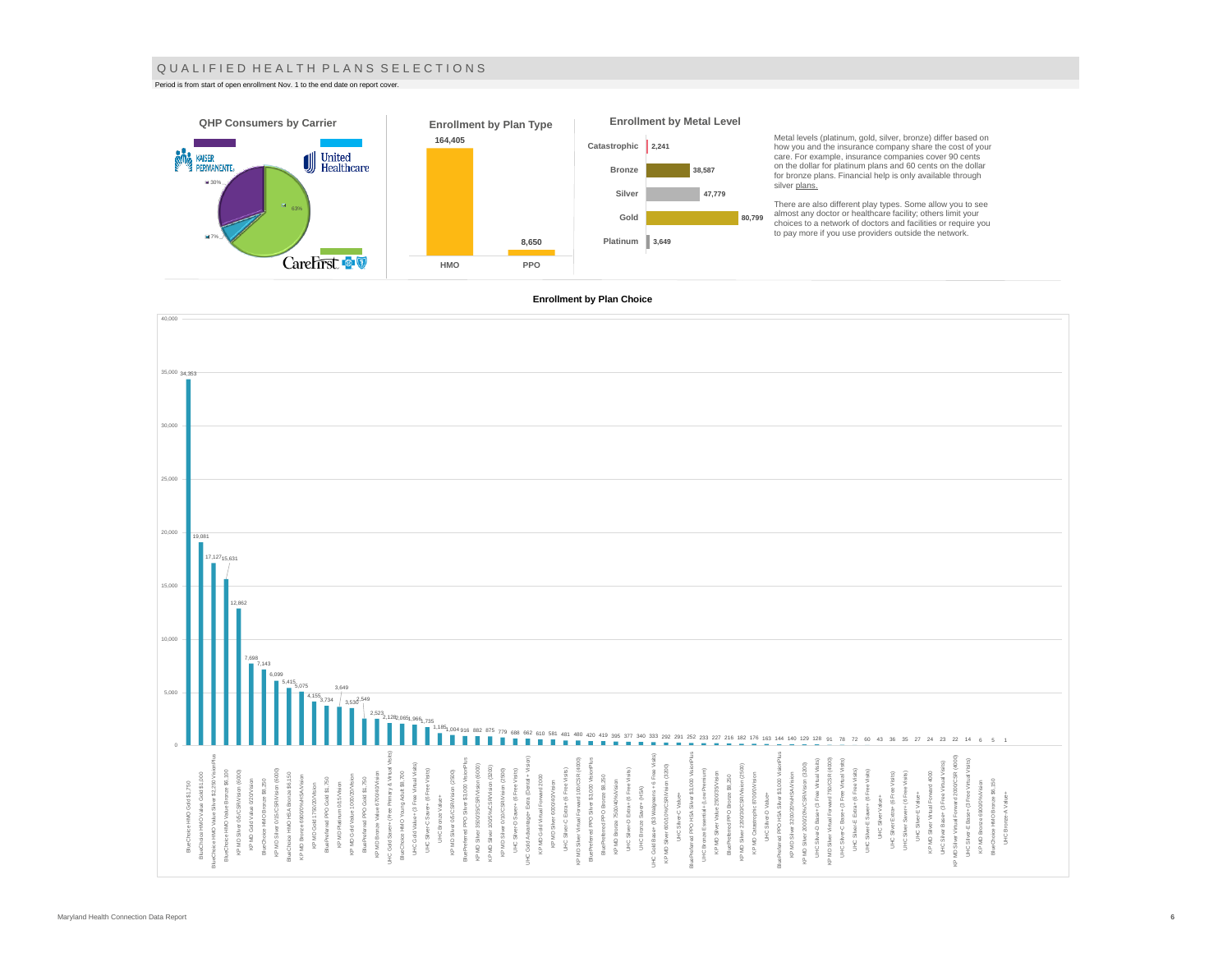## ENROLLMENT DISTRIBUTION BY COUNTY

Period is from start of open enrollment Nov. 1 to the end date on report cover.



"Other" enrollees may include dependents living out of state and residents of border counties whose mailing addresses may be in the ZIP code of a neighboring state.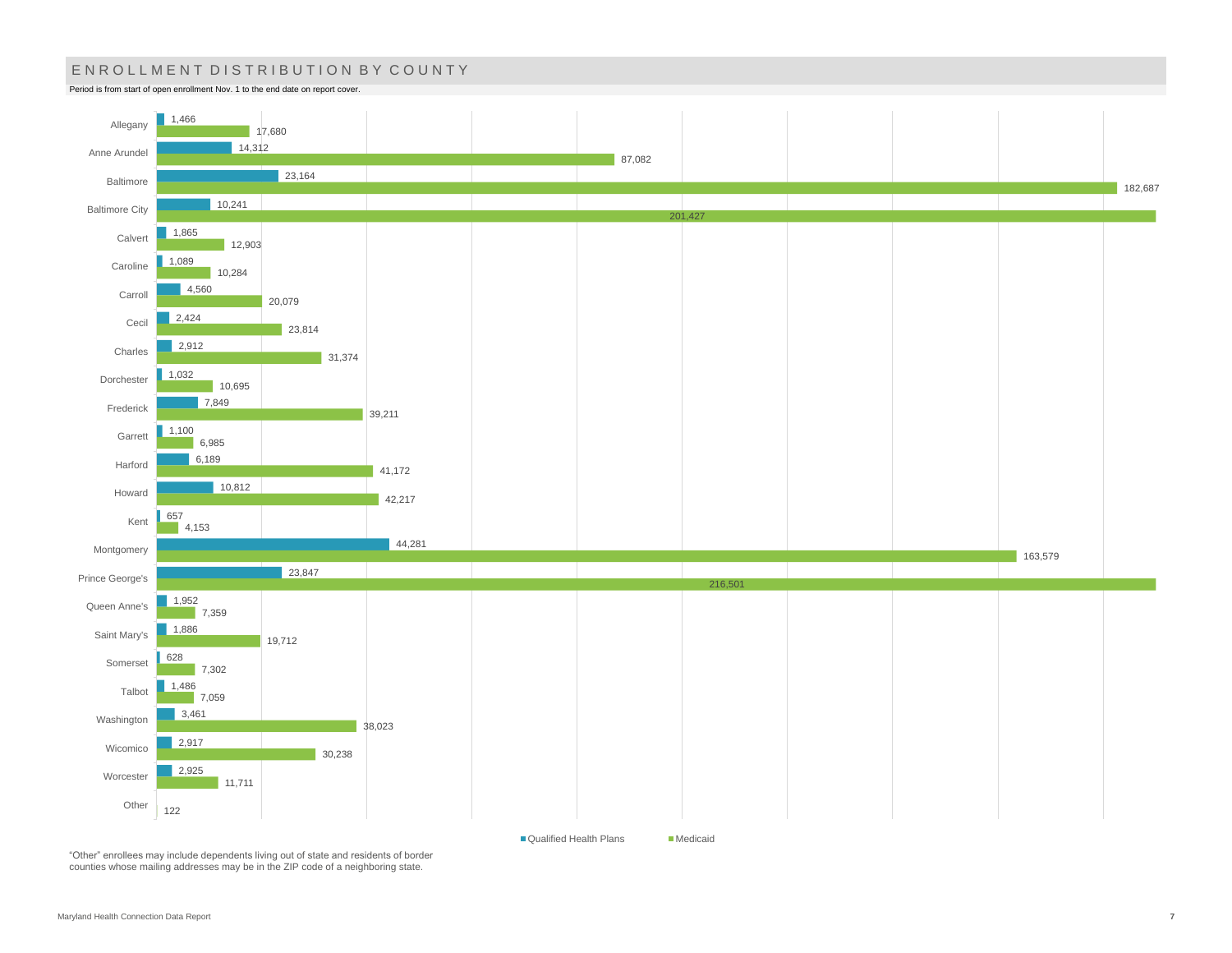## Q U A L I F I E D H E A L T H P L A N S B Y C O U N T Y

Change compares period beginning with start of open enrollment Nov. 1 and ending on end date on the report cover with comparable time frame a year earlier (closest date available +/- 3 days).

**Percent Enrollment Comparison by Month** 



County lines include bodies of water.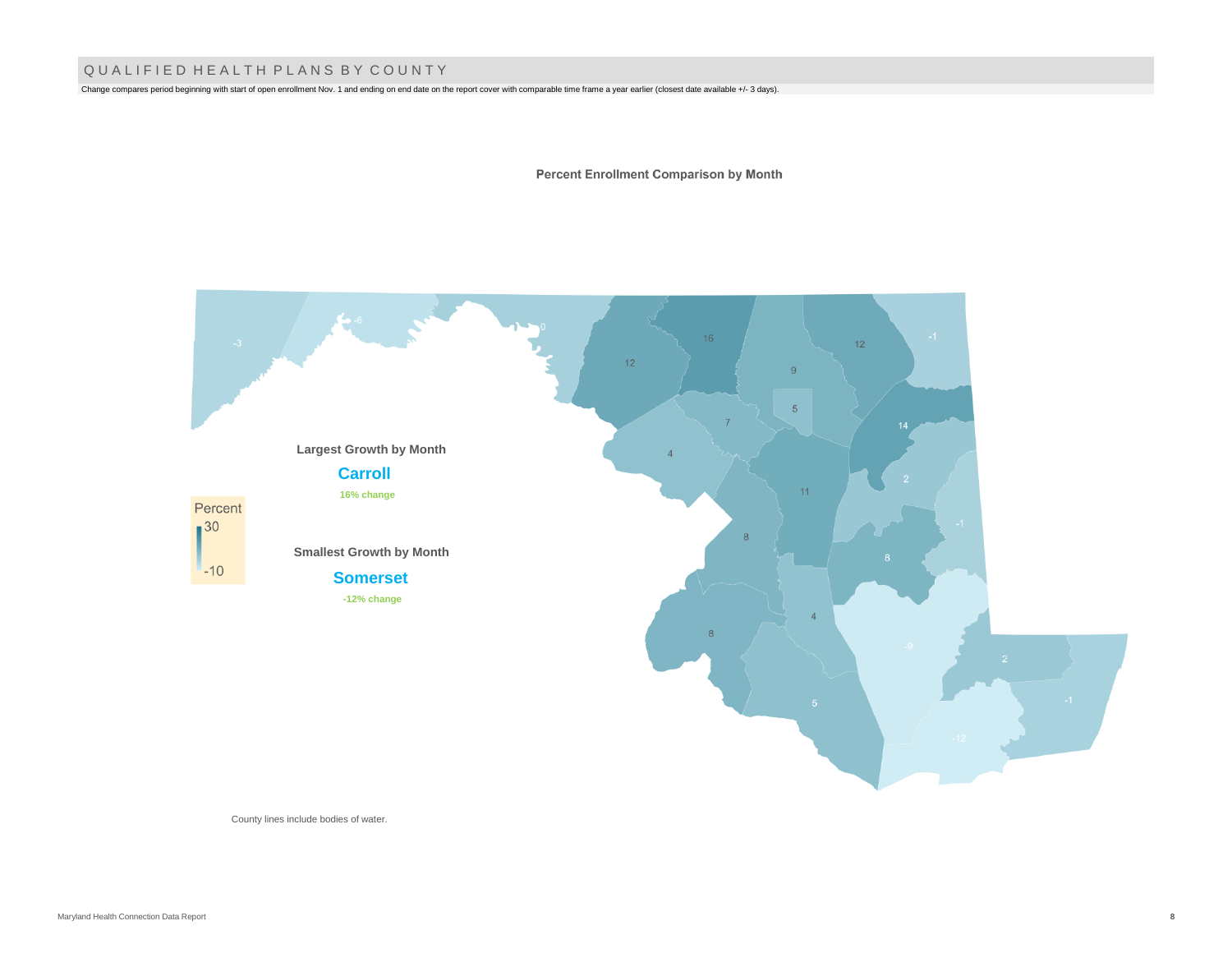## QUALIFIED HEALTH PLANS RACE AND ETHNICITY

Period is from start of open enrollment Nov. 1 to the end date on report cover.



**Hispanic Enrollment as a % of Total**

Race/ethnicity is reported voluntarily.

Individuals reporting voluntarily as Hispanic by ethnicity are also counted under race as they reported it.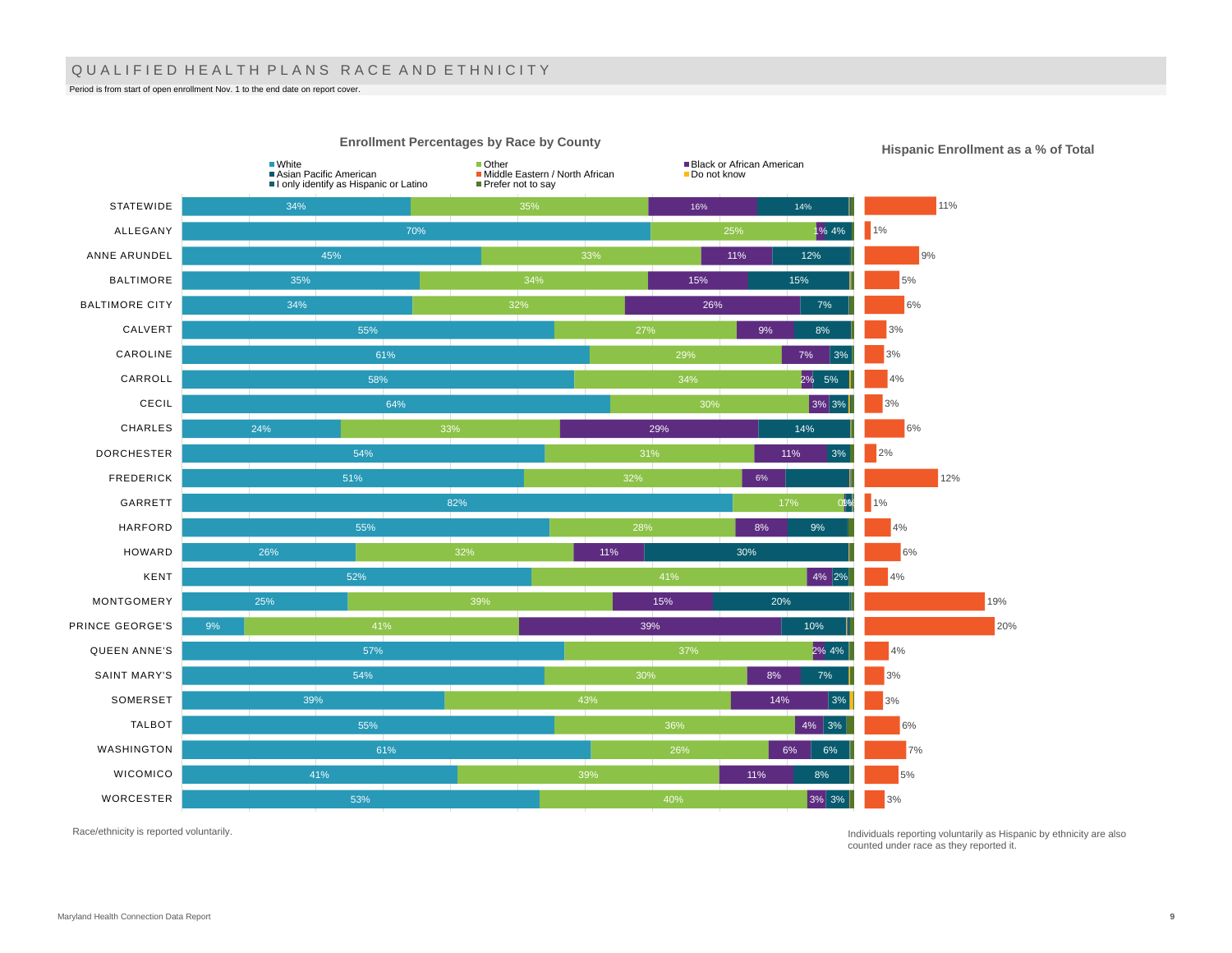Change compares enrollment on DATE OF report cover with one year earlier.

### Percent Enrollment Comparison by Month



County lines include bodies of water.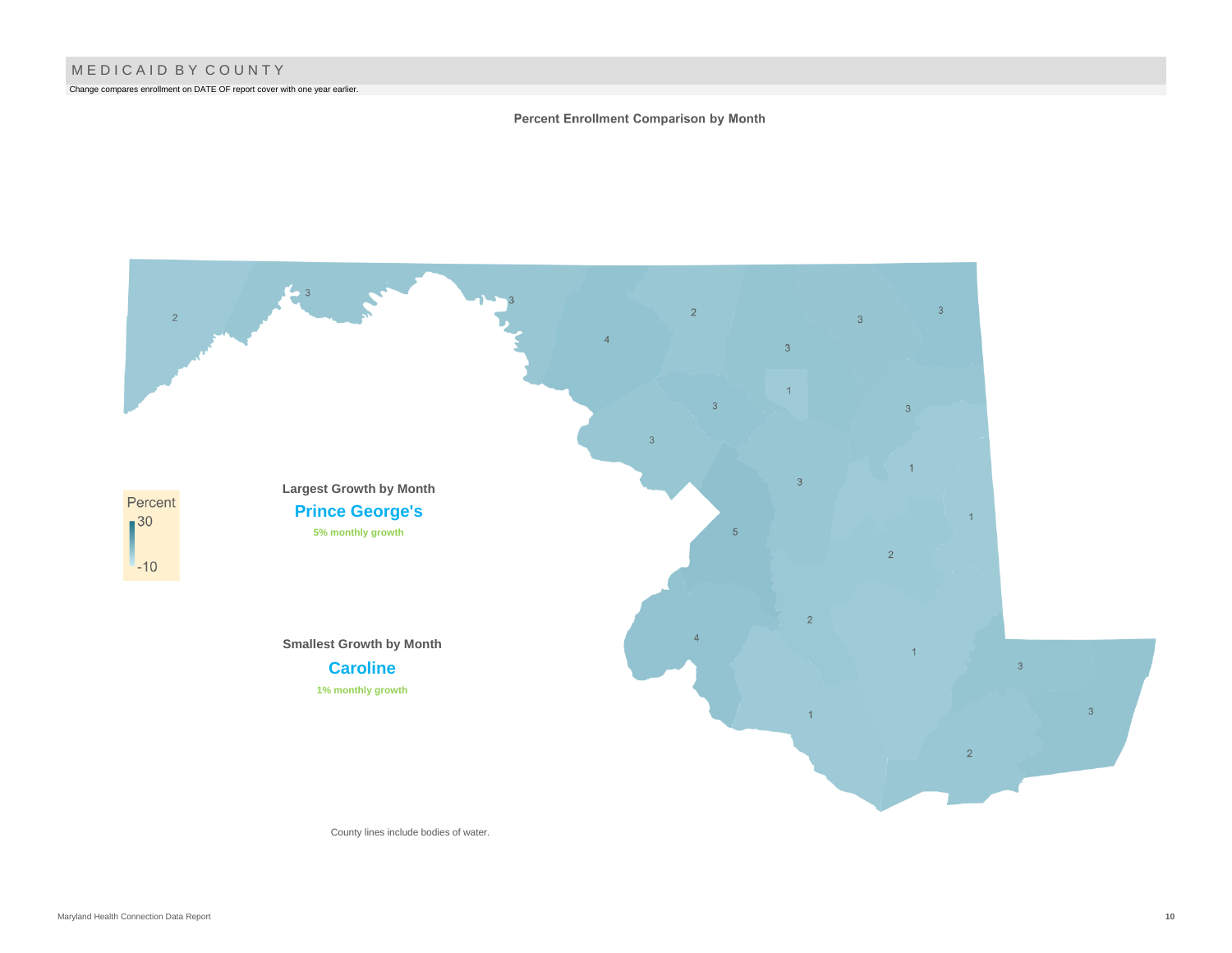# MEDICAID RACE AND ETHNICITY

Enrollment as of date on report cover..



**Enrollment Percentages by Race by County**

Race/ethnicity is reported voluntarily.

Individuals reporting voluntarily as Hispanic by ethnicity are also counted under race as they reported it.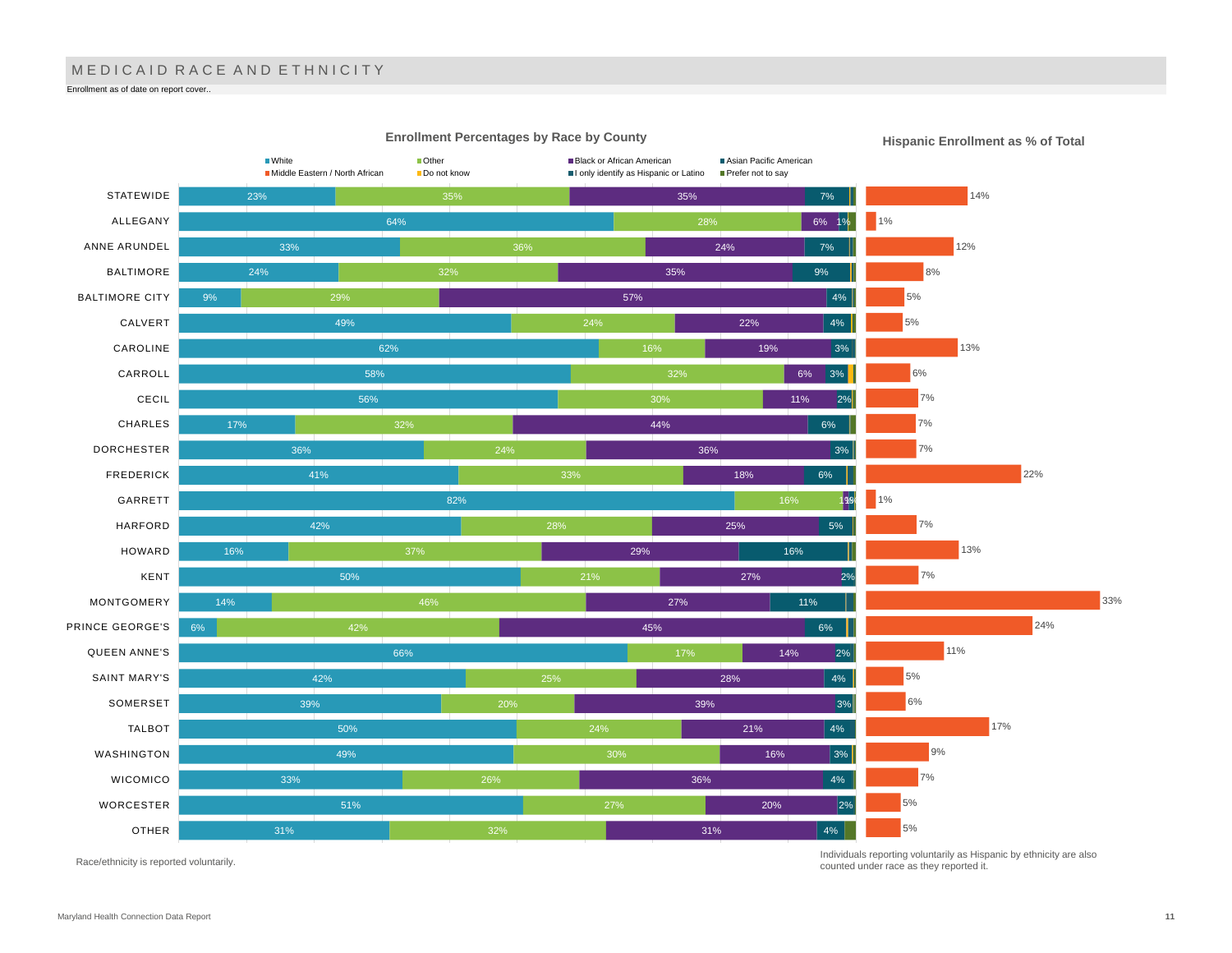#### DENTAL HE A L TH PLANS SELECTIONS

Period is from start of open enrollment Nov. 1 to the end date on report cover.



**49%**

**0%**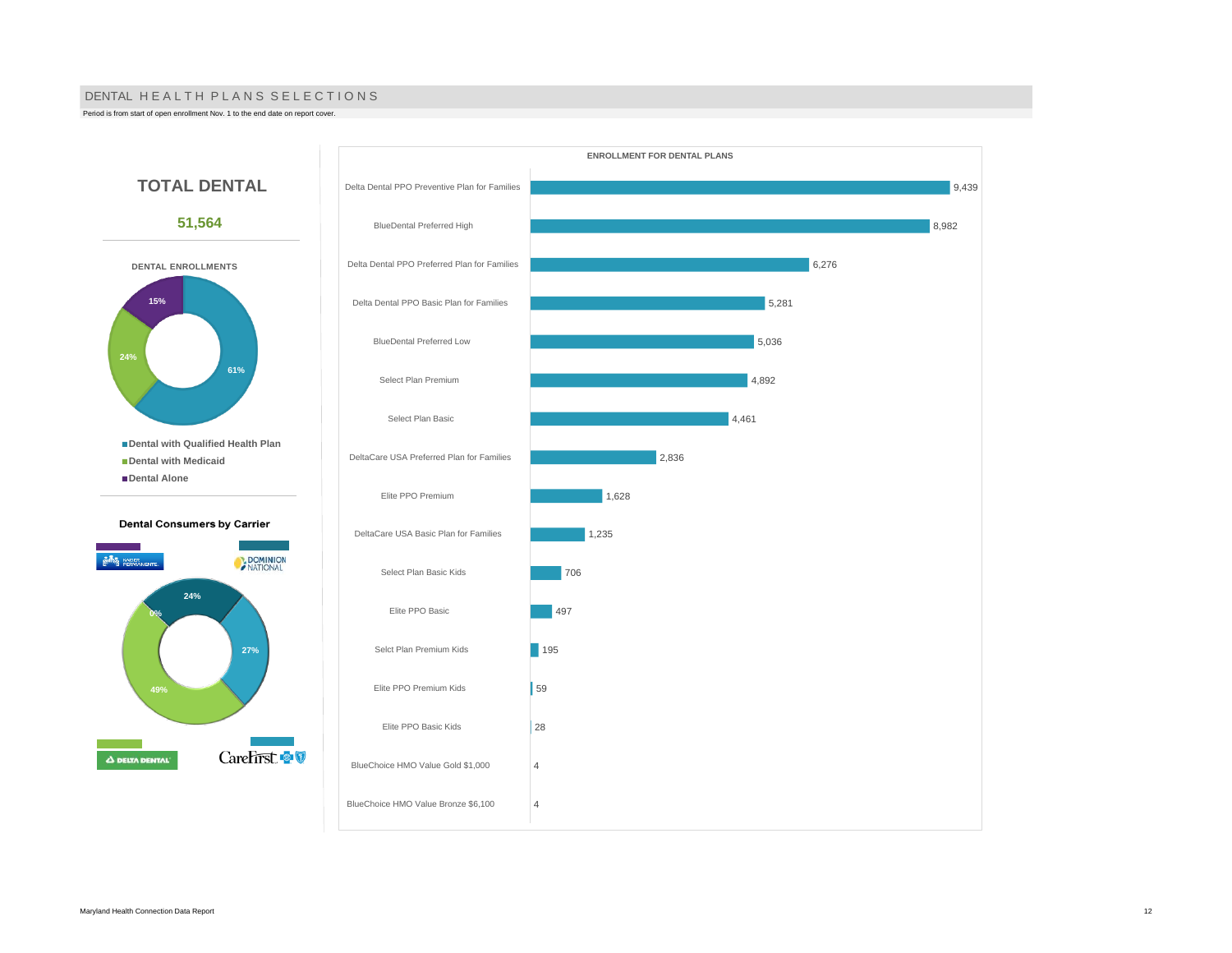## SMALL BUSINESS HEALTH OPTIONS PROGRAM (SHOP) ENROLLMENT

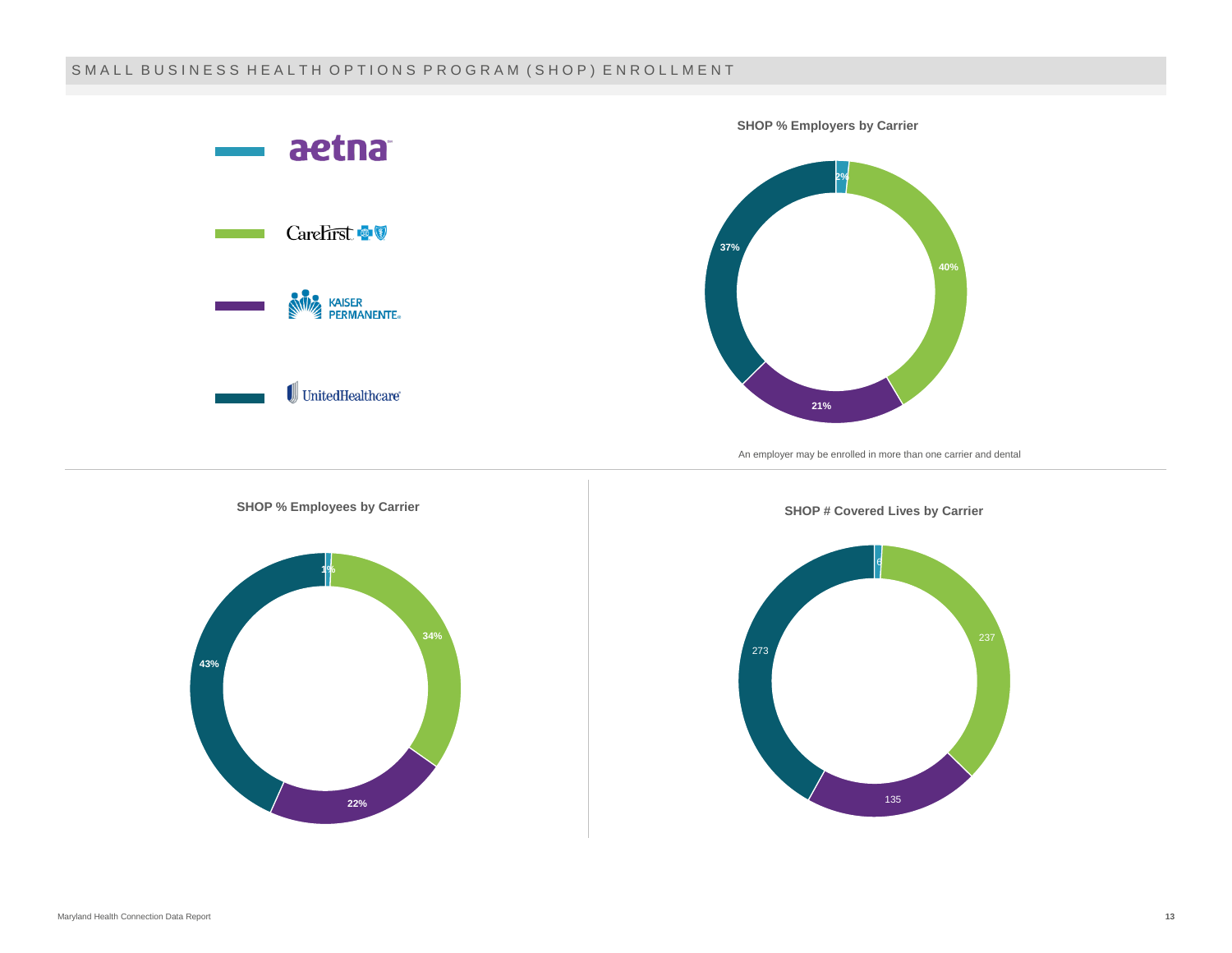## CONSUMER ASSISTANCE

Change compares period from start of open enrollment Nov. 1 to the end date on report cover with comparable time frame a year earlier (closest date available +/- 3 days).



MCHP MA QHP